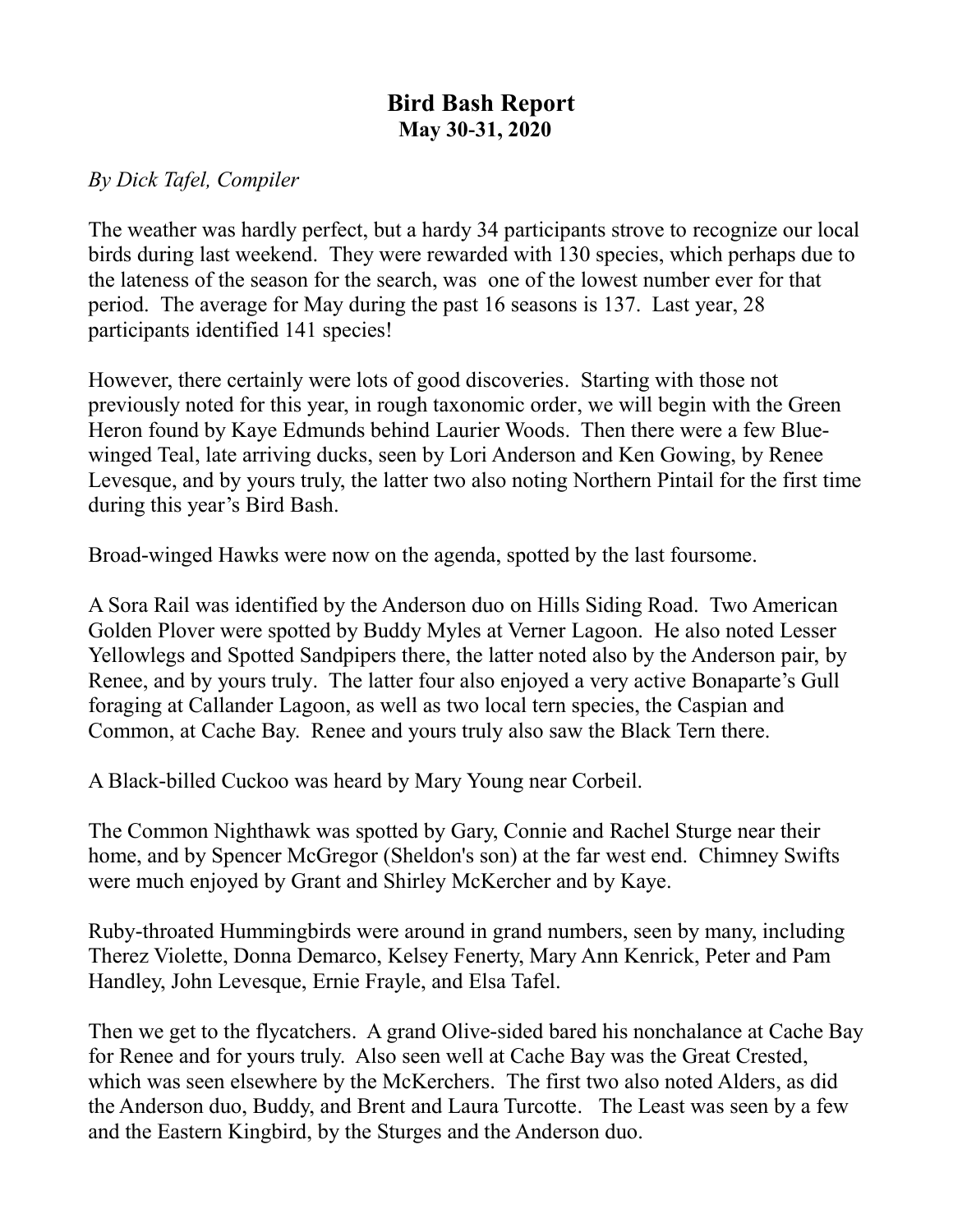Vireos had also arrived! Philadelphia and Warbling were enjoyed by Renee and by yours truly, the latter also enjoyed by the Sturges, the Anderson pair, Mary and the McKerchers. The Red-eyed was heard or seen by many. The Blue-headed was enjoyed by the Sturges.

Swallows: Bank Swallows had recently come and were watched by many. Cliff also had arrived, though seen by only the Anderson pair, by Renee, and by yours truly, the latter two also spotting a Rough-winged Swallow at Powassan Lagoon.

As to wrens, the Winter Wren was noted by the Turcottes, the Sturges, and April McCrum; House Wrens, by the Chowns; and Marsh Wrens, by Renee and by yours truly.

Veery Thrushes were noted by many, including John, the Chowns, Mary, the Turcottes, Renee, yours truly, April, the Sturges, and the Anderson pair, the latter three groups also observing Wood Thrush.

As to the mimics, the Gray Catbird was found by Buddy, the Anderson pair, the Chowns, the Sturges, Renee, Mary, yours truly, and April. The Brown Thrasher was noted by Renee, Donna, Ernie, the Chowns, Buddy, Kaye, the Anderson pair, the Sturges, Mary Ann Kenrick, Mary, and the McKerchers. And surprisingly, a Northern Mockingbird was discovered by Renee and by yours truly near the end of Beaucage Park Road.

Now as to the much sought after wood warblers. There were 16 species discovered, 14 for the first time. Eleven groups saw one or more new ones. Your compiler will mention all 14 of them, following the order within the local checklist - Tennessee, Nashville, Yellow, Chestnut-sided, Magnolia, Cape May, Black-throated Green, Blackburnian, Black and White, American Redstart, Ovenbird, Northern Waterthrush, Common Yellowthroat and Canada. Observers of one or more new ones, included Buddy, April, Paul Smylie and Kaye (with four each), John and the McKerchers (with two), the Turcottes (with ten), the Anderson duo (with eight), the Sturges (with nine), Renee and yours truly (with seven), and the Chowns (with three).

No one managed to discover a Scarlet Tanager, but at the opposite end of the exotics, the sparrows, the Chipping Sparrow was noted by many, including, the Sturges, Renee, yours truly, Mary, the Chowns, the Anderson pair, Buddy, the McKerchers, Kelsey, and Mary. Lincoln's Sparrow was only on the list of the Anderson pair.

Rose-breasted Grosbeaks were surely enjoyed by Steve, Donna, the Handleys, Bill and Carol Fleming, Janet Sparks, Renee, yours truly, the Sturges, Kaye, the Anderson pair, and Mary.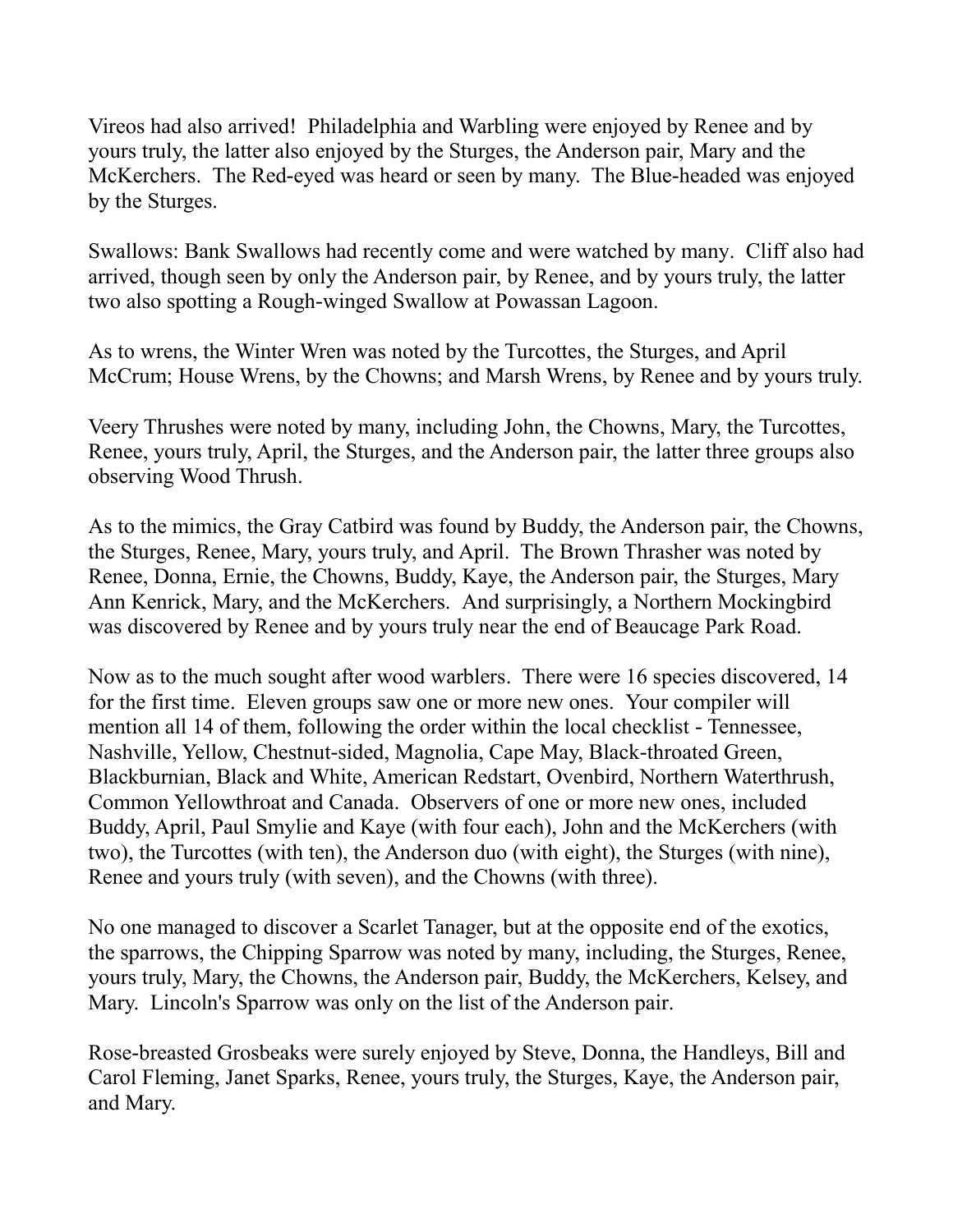A magnificent Indigo Bunting was marvelled at by Renee and by yours truly at the end of Marsh Drive, north of the city.

Noisy Bobolinks were discovered by Rose, Ernie, the Anderson pair, the Sturges, Renee, and yours truly.

Baltimore Orioles were on the lists only of Renee, yours truly, and the Anderson pair.

And that completes the species of birds seen for the first time at a Bird Bash this year.

We now will get to the birds previously seen, starting - as usual in roughly taxonomic order using our local checklist - with the Common Loon. It was observed by Linda Stoner, Spencer, Kaye, Steve, Janet, the McKerchers, yours truly, and Elsa.

Double-crested Cormorants were noted by the Turcottes, Linda, the Anderson duo, Elsa, the McKerchers, Renee, and yours truly.

American Bitterns were discovered by Spencer, Mary, the Chowns, the Anderson pair, and the Flemings. The latter two groups also noted the Great Blue Heron, along with the McKerchers, the Chowns, Mary, the Sturges, April, Renee, and yours truly.

Turkey Vultures were watched by the Sturges, Mary, the Chowns, the McKerchers, Kaye, the Anderson pair, Janet, Kaye, Renee, and yours truly.

Canada Geese were about, some in farm fields in huge numbers.

Trumpeter Swans were spotted by the Turcottes, while a Tundra Swan, still within Verner Lagoon, was noted by the Anderson pair, Buddy, Renee, and yours truly. (Up until the Bird Bash, there were 2 Tundra Swans at Verner Lagoon.)

Wood Ducks, Gadwalls, American Wigeons, Mallards, and Northern Shovelers were still about in fair numbers within the local lagoons and elsewhere. Green-wing Teals were spotted only by Buddy. No American Blacks were noted. However, Lesser Scaup and Common Goldeneye, both diving ducks, were fairly commonplace within the lagoons, while the Hooded Merganser was noted only by Kaye, who also saw Common Mergansers, as did the Anderson pair, the McKerchers, Renee, and yours truly.

Now as to previously seen predators, we start with the wonderful Osprey. Therez Violette observed the Cache Bay baseball field birds, as did the Anderson pair, Renee, and yours truly, with others being noted by the Flemings, the McKerchers, Paul and Kaye. Northern Harriers were spotted by the Anderson pair, the Chowns and the Sturges, who also spied a Cooper's Hawk. A Sharp-shinned Hawk, seemingly attracted,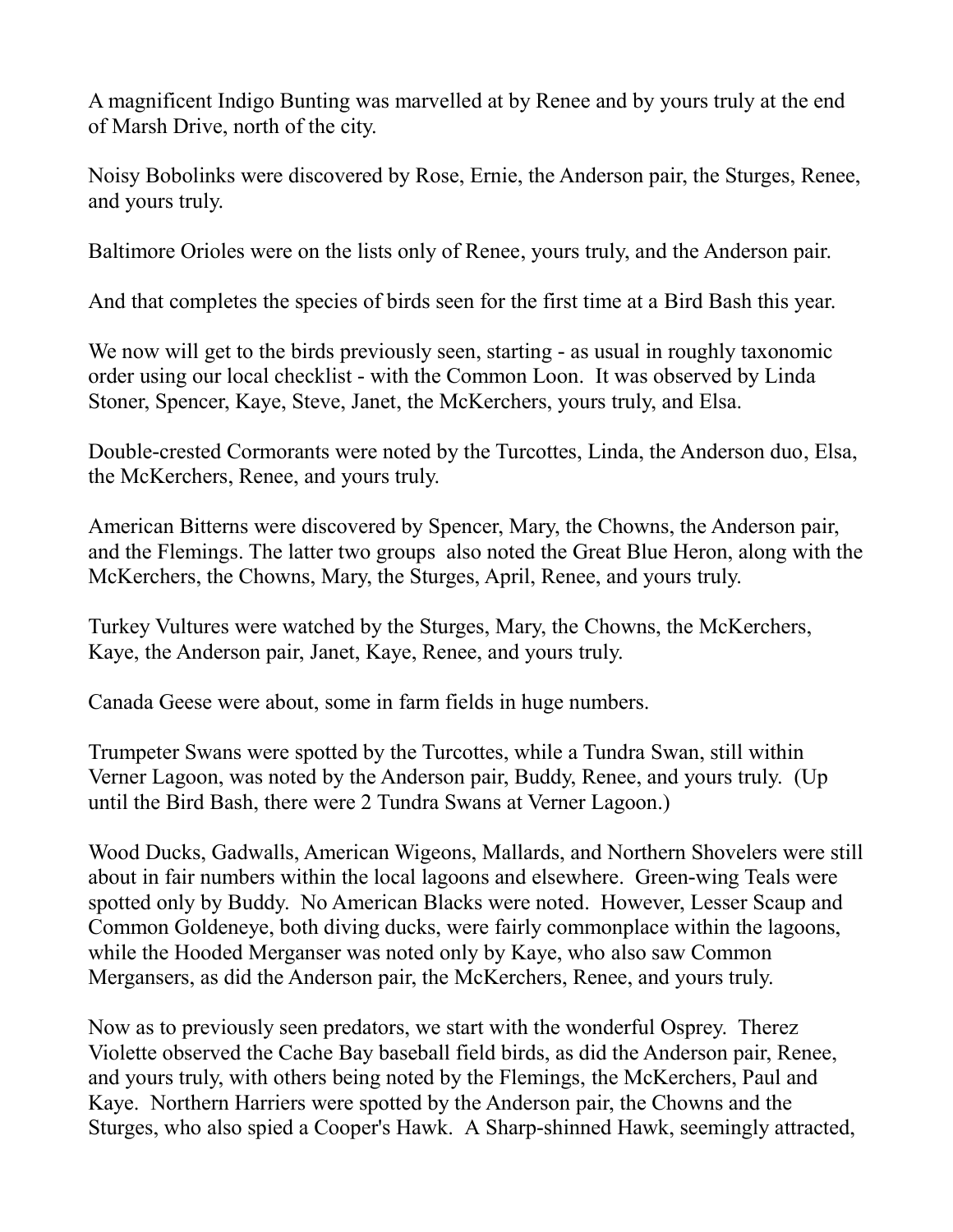as were the flycatchers, by the many dragon flies that had hatched at Cache Bay, was seen well by Renee and by yours truly. Bald Eagles were watched by the McKerchers, Kaye, Renee, and yours truly. American Kestrels remained fairly common, being noted by the Anderson pair, Kaye, Ernie, the McKerchers, Renee, and yours truly, the latter two also seeing a Merlin.

Ruffed Grouse were seen by Donna, April, Kaye, the Flemings, Janet, the Turcottes, and the Anderson pair, who also spotted Wild Turkey, as did Ernie.

A few Sandhill Cranes were around and were sighted by Janet, Spencer, Rose McClelland, Ernie, the Anderson pair, and Mary.

Killdeer were noted only by the Sturges and the Anderson duo. A Greater Yellowlegs was discovered by the Anderson duo, by Renee, and by yours truly at Verner Lagoon. Wilson's Snipe was spotted by Mary, the Flemings, and the Anderson duo, who also found the American Woodcock.

As to gulls, the Ring-billed seemed to be everywhere, but only a few Herrings were identified - by the Anderson pair, the Sturges, Buddy, Linda and the McKerchers.

Rock Pigeons were commonplace, but Mourning Doves were much fewer in number, though noted by the Sturges, the McKerchers, Buddy, Mary, the Anderson pair, Kaye, Mary Ann, Steve, Therez, Janet, Renee, and yours truly.

A Barred Owl was noted by Spencer, the second time noted during a Bird Bash this year.

Belted Kingfishers were observed only by Janet and by the Anderson duo.

Now as to woodpeckers, Yellow-bellied Sapsuckers have become somewhat more prominent, found by the Turcottes, Kaye, Renee, and yours truly. The Downy, Hairy and Pileated were still present at many feeders, as they have been all winter. Northern Flickers were widely dispersed.

Eastern Phoebes were also widely spread out, being noticed by many - Janet, Rose, the Chowns, the Sturges, the McKerchers, Mary, Renee, and yours truly.

Blue Jays, American Crows and Common Ravens were also widely noted.

Tree Swallows and Barn Swallows were also fairly common.

Of course, Black-capped Chickadees were everywhere, along with somewhat less so Red-breasted Nuthatches. The White-breasted Nuthatch seemed to be "hiding", being